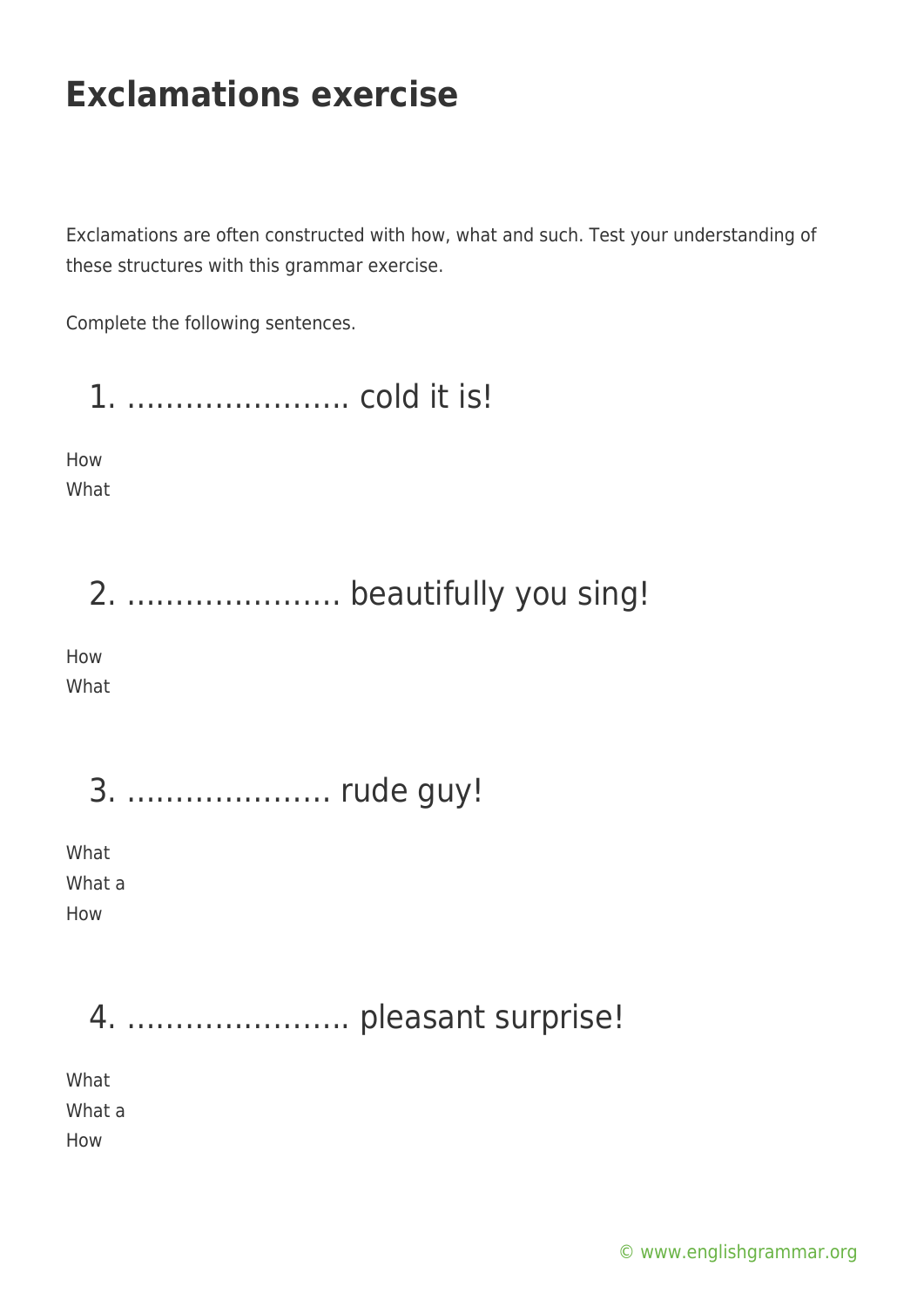5. ………………….. lovely weather!

What What a How

#### 6. She is ………………….. nice girl!

such such a Either could be used here

7. ……………….. a fool you are!

What How

8. ………………. foolish she is!

How What

#### 9. What a lovely smile …………………!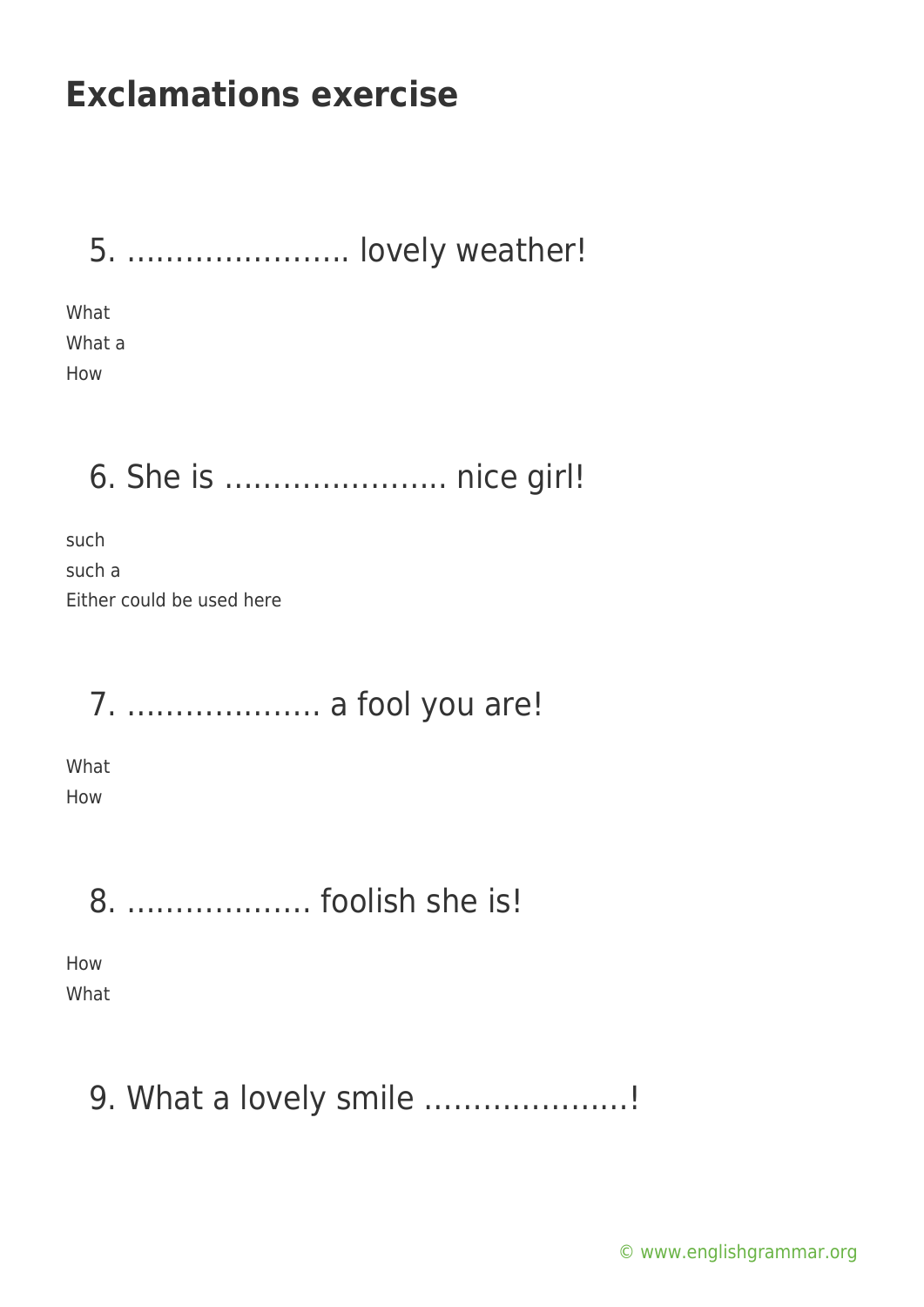have you you have

#### 10. They are …………………. kind people.

such such a

#### 11. …………………. you've grown!

How What

## 12. He talks ………………… rubbish!

such such a

#### Answers

1. How cold it is!

- 2. How beautifully you sing!
- 3. What a rude guy!